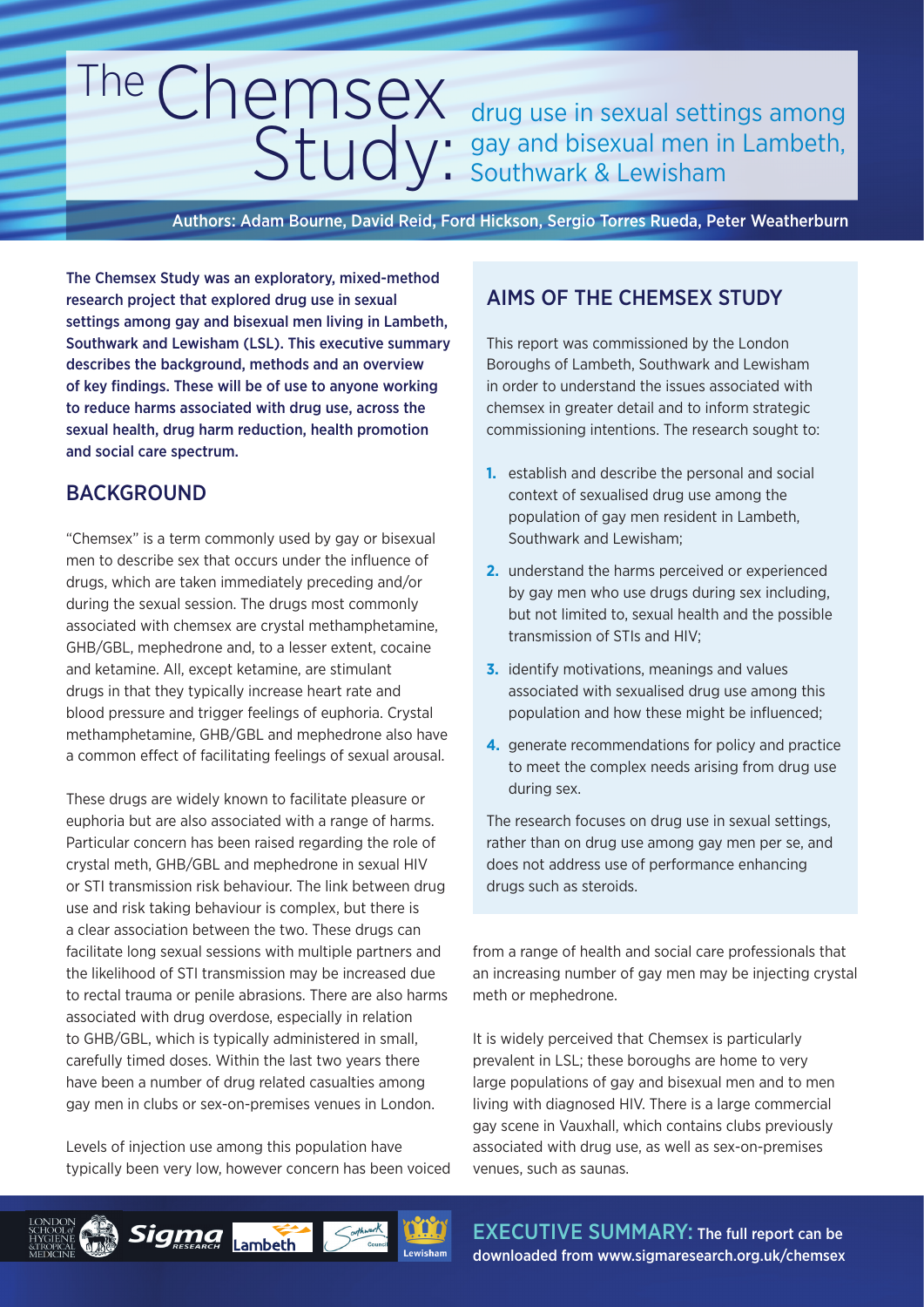Between August 2013 and February 2014 we undertook a series of interlinked research activities to address the study aims. Initially, we conducted a secondary analysis of drug use data collected as part of the European MSM Internet Survey (EMIS) specific to LSL. EMIS was a largescale internet survey of MSM conducted in the summer of 2010. Responses to survey questions that related to use of drugs and use of gay social or commercial spaces were compared between LSL residents and those in the rest of London and England.

We also undertook 30 face-to-face interviews with gay or bisexual men from across LSL. To be eligible to take part they had to be over the age of 18, have used crystal meth, GHB/GBL or mephedrone during sex within the previous 12 months and be resident in any of the three boroughs. They were recruited via: online promotion on geo-spatial networking apps that specifically cater for gay men; paid promotion in a London gay-scene magazine; and distribution of specially designed business cards that directed people to a dedicated webpage.

5.9% of LSL men had ever injected drugs other than steroids or medicines, and 3.5% had done so in the last year. This was only slightly higher than the rest of London but much higher than the rest of England. TABLE 2 shows the proportion of men in each area who used any drug within the last four weeks.

The interviews explored a range of topics related to chemsex, including motivations, effects, social norms, experience of harms, management of harm and help seeking behaviours. Transcribed data were subject to a rigorous thematic analysis.

In addition, a series of focus groups with members of the gay community and interviews with representatives of clinical and community organisations helped to shape the content of the interviews, framed priorities for analysis and contributed to the recommendations.

| <b>HIV testing history</b><br>Diagnosed HIV positive<br>Last test negative | N<br>13<br>17 | Age<br>Mean<br>Range   | N<br>36<br>$21 - 53$ |
|----------------------------------------------------------------------------|---------------|------------------------|----------------------|
| <b>Borough of residence</b>                                                | N             | <b>Ethnicity</b>       |                      |
| Lambeth                                                                    | 14            | <b>White British</b>   | 16                   |
| Southwark                                                                  | 11            | White Irish            | $\overline{5}$       |
| Lewisham                                                                   | 5             | <b>White Other</b>     | 8                    |
|                                                                            |               | <b>Black Caribbean</b> |                      |
|                                                                            |               | Other                  |                      |

TABLE 1 *Key qualitative interview sample characteristics*

These findings are drawn from analysis of EMIS survey data. A total of 15,423 EMIS respondents were resident in England at the time of survey completion, with 3,837 in London and 1142 resident in LSL (Lambeth = 603; Southwark = 357; Lewisham = 182). The mean age of men living in LSL was 36.6 years (median 36 years, range17-76). One in five (19.7%) of the men in LSL were living with diagnosed HIV infection.

In general, the drugs associated with chemsex (highlighted in green) were not those most commonly utilised by survey respondents. However, men living in LSL were twice as likely as men elsewhere in London to use GHB/GBL (10.5% vs. 5.5%) and mephedrone (10.2% vs. 5.2%). Compared to men elsewhere in England, men in LSL were four times more likely to use cocaine (18.0% vs. 4.8%) and mephedrone (10.2% vs. 2.9%); seven times more likely to use GHB/GBL (10.5% vs. 1.6%); and eight times more likely to use crystal meth (4.9% vs. 0.7%).

# PREVALENCE OF DRUG USE AMONG MSM LIVING IN LSL

# METHODS THE CONTEXT OF CHEMSEX

TABLE 2 *Drug use among MSM in LSL compared to elsewhere* 

|                  | Proportion of men who used drugs in the<br>last 4 weeks |                        |                                       |  |
|------------------|---------------------------------------------------------|------------------------|---------------------------------------|--|
|                  | <b>LSL</b>                                              | Elsewhere in<br>London | <b>Elsewhere in</b><br><b>England</b> |  |
| <b>Alcohol</b>   | 93.2                                                    | 90.6                   | 87.6                                  |  |
| <b>Tobacco</b>   | 43.5                                                    | 40.0                   | 38.7                                  |  |
| Poppers          | 38.2                                                    | 33.3                   | 26.9                                  |  |
| <b>Sedatives</b> | 8.2                                                     | 6.2                    | 3.8                                   |  |
| Cannabis         | 19.5                                                    | 15.9                   | 10.5                                  |  |
| <b>Ecstasy</b>   | 11.7                                                    | 7.1                    | 4.1                                   |  |
| <b>Speed</b>     | 1.3                                                     | 1.4                    | 1.7                                   |  |
| Crystal meth     | 4.9                                                     | 2.9                    | 0.7                                   |  |
| <b>Heroin</b>    | 0.1                                                     | 0.2                    | 0.3                                   |  |
| Mephedrone       | 10.2                                                    | 5.2                    | 2.9                                   |  |
| GHB/GBL          | 10.5                                                    | 5.5                    | 1.6                                   |  |
| Ketamine         | 9.6                                                     | 5.9                    | 3.8                                   |  |
| <b>LSD</b>       | 0.6                                                     | 0.4                    | 0.3                                   |  |
| Cocaine          | 18.0                                                    | 11.0                   | 4.8                                   |  |

Chemsex is a diverse and complex phenomenon – a behaviour in which a wide variety of men engage, at different times, at different points in their lives, in different spaces, with a range of drugs and with complex consequences. There is no set formula for chemsex – what behaviour men engage in, and the reasons for their use of drugs in sex, are specific to each individual. The majority of participants were experienced drug users. While many had a favourite or a "drug of choice" most had experience of several, or all of these drugs. Polydrug use within the same sexual session was very common.

The rise in use of mephedrone and GHB/GBL seems, at least in part, to be a result of the rising cost, poorer quality and reduced availability of ecstasy and cocaine.

Geo-spatial networking apps have made drug use more visible than perhaps it once was and have facilitated both the acquisition of drugs and engagement in chemsex. Saunas and other sex-on-premises venues also have a role to play in facilitating access to drugs and their use in sexual settings.

A third of participants had recently injected crystal meth or mephedrone, feeling that it gave them a more intense and immediate high. In nearly all instances injection drug use was safe and there was no evidence of needlesharing. Those who had no experience of injecting were very uncomfortable with the idea, feeling that it suggested addiction or was a sign of a chaotic lifestyle.

Two thirds (69%) of men in LSL who used crystal meth in the last 4 weeks had diagnosed HIV and a similar proportion (64%) of men who injected (non-steroid) drugs in the last 12 months had diagnosed HIV.

# THE IMPACT OF DRUGS ON SEXUAL PLEASURE AND SEXUAL PERFORMANCE

A large number of men had experienced problems relating to self-esteem or sexual self-confidence, and reported that drugs helped to overcome (or at least mask) these issues. While most participants said that drugs could enhance sexual arousal or desire, some felt they had become reliant on drugs and found it difficult or impossible to have sex without them.

Drugs could provide a more intense sexual experience and the ability to connect with another individual, although this effect was often short-lived. Using drugs also facilitated lengthier sexual sessions (enabling sex with more men or sex for longer with each man) and sex that was more diverse or adventurous. Those who chose to inject drugs, especially crystal meth, often felt that

this delivery mechanism facilitated even more extreme sex than when drugs were otherwise administered. While this sense of sexual adventure was valued by most participants, several men were concerned that they had, at times, pushed their own sexual boundaries too far and subsequently regretted their behaviour.

While drugs were able to facilitate sexual enjoyment in a variety of ways, the majority of men were actually not happy with their sex life. Many desired a long-term partner for more intimate and emotionally connected sex and felt that drug use, or a close association with the social network of men who engage in chemsex, was unlikely to lead to this.

There were, broadly speaking, four narratives of drug use and sexual risk taking.

(2) Nearly a third of men found it difficult to control their behaviour while under the influence of drugs and engaged in HIV/STI transmission risk behaviour, which

(1) More than a quarter of participants (all of whom were HIV positive) had made pre-determined decisions to engage in unprotected anal intercourse (UAI) with men they believed to be sero-concordant. Drugs may increase the volume of men they have sex with, and the duration of sexual acts, but did not appear to be the main driver of sexual risk taking. (3) A small sample of men sought out risky sex and felt that this was facilitated by the drugs they took. The drugs enabled them to push sexual boundaries and to play out sexual fantasies of danger and transgression. (4) A sizeable minority – approximately one in four

they subsequently regretted. These were often men who had pre-existing problems negotiating safer sex, which were exacerbated by the presence of drugs.

participants – frequently engaged in chemsex but felt in control of their actions, enjoyed their sex lives, and were, for the most part, engaging in sex with very limited chance of HIV/STI transmission.

# THE ROLE OF DRUGS IN HIV/STI TRANSMISSION RISK BEHAVIOUR